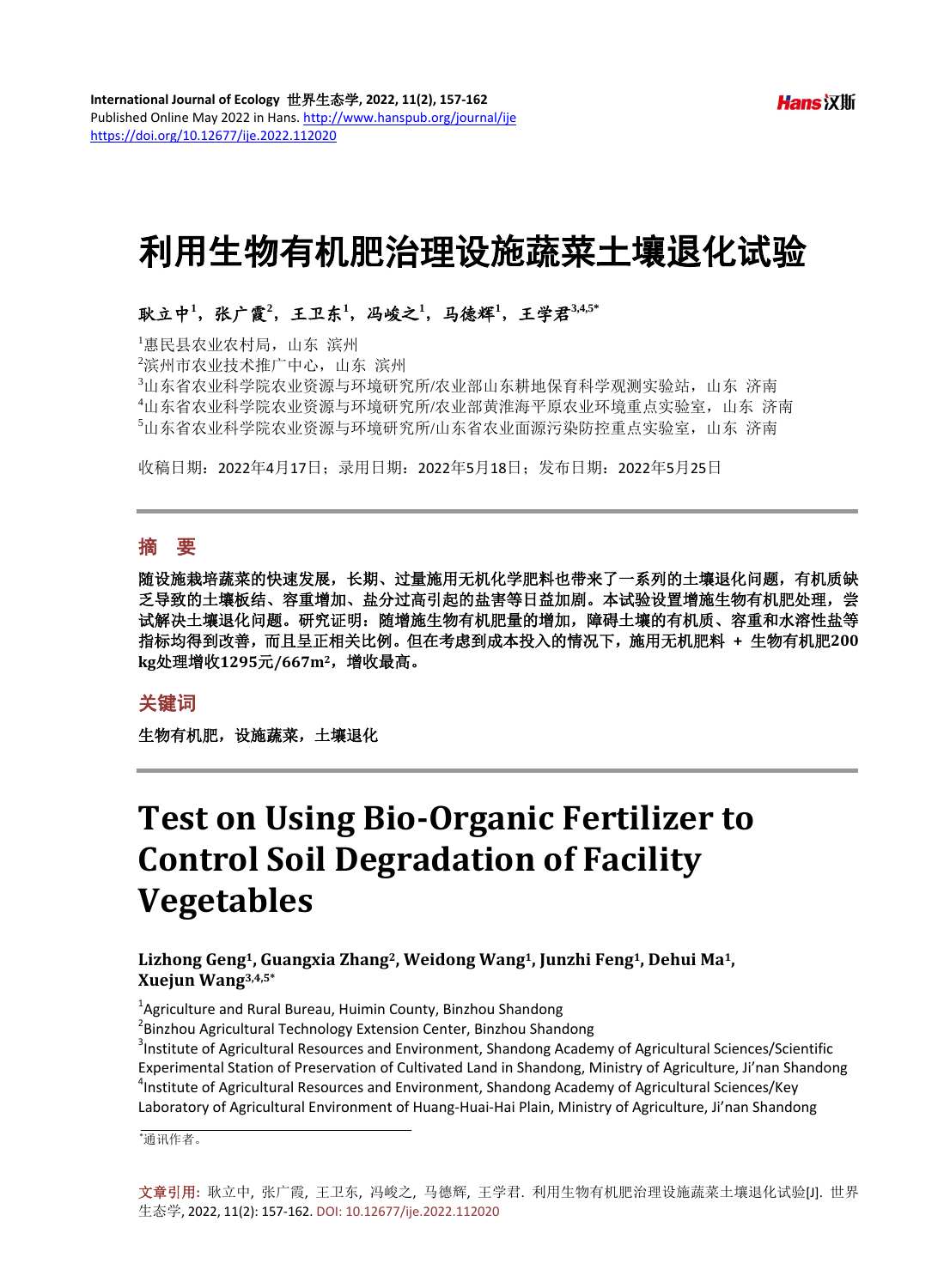5 Institute of Agricultural Resources and Environment, Shandong Academy of Agricultural Sciences/Shandong Provincial Key Laboratory of Agricultural Non-Point Source Pollution Control and Prevention, Ji'nan Shandong

Received: Apr.  $17^{th}$ , 2022; accepted: May  $18^{th}$ , 2022; published: May  $25^{th}$ , 2022

#### **Abstract**

**With the rapid development of protected vegetable cultivation, long-term and excessive application of inorganic chemical fertilizers has also brought a series of soil degradation problems. Soil compaction caused by lack of organic matter, increase in bulk density, and salt damage caused by excessive salinity have become more and more serious. This experiment set up additional application of biological organic fertilizer treatment to try to solve the problem of soil degradation. Studies have shown that with the increase in the amount of bio-organic fertilizer, the organic matter, bulk density and water-soluble salt of the obstacle soil have been improved, and they are in a positive correlation ratio. However, taking into account the cost input, the application of 200 kg of inorganic fertilizer + biological organic fertilizer will increase income by 1295 yuan/667m2, which is the highest increase.**

## **Keywords**

**Bio-Organic Fertilizer, Facility Vegetables, Soil Degradation**

Copyright © 2022 by author(s) and Hans Publishers Inc. This work is licensed under the Creative Commons Attribution International License (CC BY 4.0). <http://creativecommons.org/licenses/by/4.0/>  $\boxed{6}$   $\boxed{0}$ Open Access

# **1.** 引言

随设施栽培蔬菜的快速发展,当前由于蔬菜大棚高度集约化的封闭管理和长期、过量施用无机化学 肥料也带来了一系列的土壤退化问题[\[1\]](#page-5-0) [\[2\]](#page-5-1) [\[3\]](#page-5-2),有机质缺乏导致的土壤板结、容重增加、盐分过高引起 的盐害等日益加剧,为追求高效益而长期连作,使土壤微生物区系失衡,引发根结线虫、枯萎病、疫病 等土传病害。同时也导致了农产品质量下降[\[4\]](#page-5-3) [\[5\]](#page-5-4)。因此,需要改善传统施肥方式,增加土壤有机质含量、 降低容重、提高通透性和保水保肥能力[\[6\]](#page-5-5)。本试验设置增施生物有机肥处理,尝试解决土壤退化问题。

# **2.** 材料与方法

## **2.1.** 试验地点与材料

#### **2.1.1.** 试验地点

2020 年 3 月~2020 年 6 月,试验地位于滨州市惠民县麻店镇鑫诚农业示范园内黄瓜大棚,年平均气 温 18.4℃,无霜期 275 天左右,土壤肥力中等。土壤基本情况[见表](#page-1-0) 1。

| pH   | 碱解氮(mg/kg) | 速效磷(mg/kg) | 速效钾(mg/kg) | 有机质(g/kg) | 水溶性总盐% |
|------|------------|------------|------------|-----------|--------|
| 7.70 | 95.10      | 15.80      | 110.40     | 15.44     | 0.23   |

<span id="page-1-0"></span>**Table 1.** The basic situation of the soil in the test site 表 **1.** 试验地土壤基本情况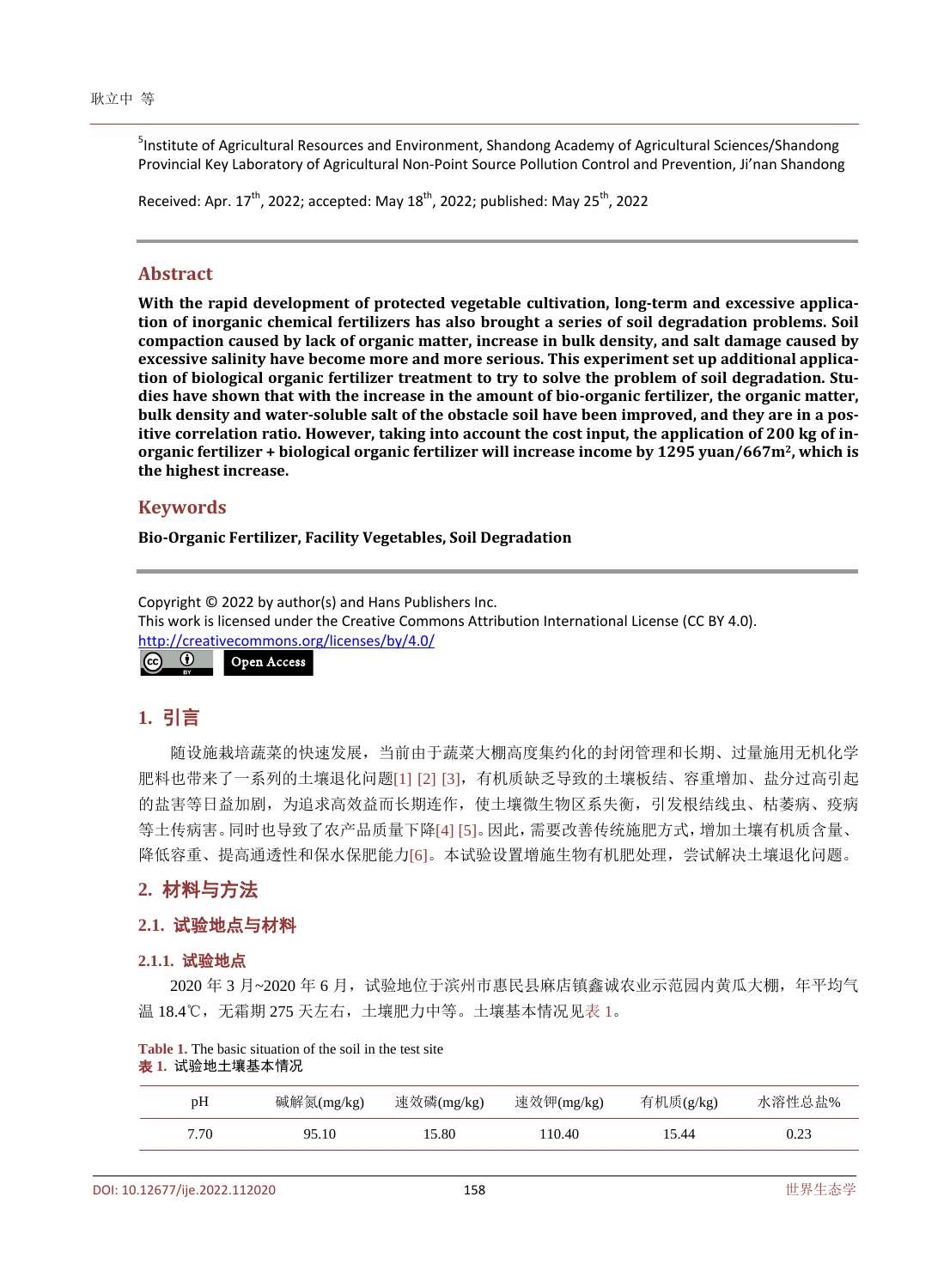#### **2.1.2.** 试验材料

试验黄瓜品种: 津优 ll 号, 选择育苗场育苗移栽。

供试肥料: 氮肥施用尿素(N ≥ 46%), 磷肥施用磷酸二氢铵(P2O<sub>5</sub> ≥ 61%, N ≥ 12%), 钾肥施用硫酸钾 (K2O ≥ 50%), 生物有机肥选用符合 NY884-2012 标准的, 枯草芽孢杆菌型生物有机肥, 4000 元/吨。

#### **2.2.** 试验设计

本此试验以黄瓜为试验对象,在原有常规施用无机肥料的基础之上,通过增施生物有机肥,并设置 梯度增施量,来探究试验效果。试验共设 5 个处理,每个处理 3 个平行,小区面积 66.7 m<sup>2</sup>。各试验区随 机排列。试验田采用宽窄行起垄地膜覆盖方法,畦宽 1.2 米,畦沟宽 0.3 米,沟深 0.2 米,每畦双行,株 距 30 公分, 每亩约 3000 棵。 具体试验处理为 T1: 无机肥料; T2: 无机肥料+生物有机肥 50 公斤/667m<sup>2</sup>; T3:无机肥料+生物有机肥 100 公斤/667m<sup>2</sup>;T4:无机肥料+生物有机肥 200 公斤/667m<sup>2</sup>;T5:无机肥料 + 生物有机肥 300 公斤/667m<sup>2</sup>。

## **2.3.** 施肥方法

施肥施用纯 N 24 kg/667m<sup>2</sup>,纯 P<sub>2</sub>O<sub>5</sub> 20 kg/667m<sup>2</sup>,纯 K<sub>2</sub>O 30 kg/667m<sup>2</sup>,生物有机肥全部基施。无机 肥料底肥施用量为: 纯 N 6 kg/667m<sup>2</sup>,纯 P<sub>2</sub>O<sub>5</sub> 6 kg/667m<sup>2</sup>,纯 K<sub>2</sub>O 6 kg/667m<sup>2</sup>。从坐果后开始追肥,一 共追肥 6 次,每次施用量为习惯:纯 N 3 kg/667m<sup>2</sup>,纯 P<sub>2</sub>O<sub>5</sub> 2.3 kg/667m<sup>2</sup>,纯 K<sub>2</sub>O 4.0 kg/667m<sup>2</sup>。

#### **2.4.** 测定方法

按照 LY-T 1271-1999 的方法测定土壤氮磷钾; 按 DB37/T 1303-2009 的方法测定土壤全盐量; 按照 NY/T 1377-2007 方法测定土壤 pH;按照 NY/T 1121.4-2006 测定土壤容重。

#### **2.5.** 栽培管理

3 月 3 日施入基肥,翻地、整地、开畦、灌水,喷施乙草胺后覆白色地膜,移栽,3 月 10 日第一次 追肥,4 月 26 日第一次采收,6 月 15 日拔秧。

## **3.** 试验结果

#### **3.1.** 生物有机肥对障碍土壤理化性状的影响

在黄瓜采收结束后,取试验地土壤样本进行有机质、容重和水溶性总盐测定,结果[见表](#page-2-0) 2。

<span id="page-2-0"></span>

| Table 2. Corresponding soil physical and chemical properties in each experimental area |  |
|----------------------------------------------------------------------------------------|--|
| <b>表 2.</b> 各试验区对应土壤理化性质                                                               |  |

| 处理  | 无机肥料  | 无机肥料 +<br>生物有机肥<br>50公斤 | 无机肥料 +<br>生物有机肥<br>100 公斤 | 无机肥料 +<br>生物有机肥<br>200公斤 | 无机肥料 +<br>生物有机肥<br>300公斤 |
|-----|-------|-------------------------|---------------------------|--------------------------|--------------------------|
|     | 15.32 | 15.39                   | 15.46                     | 15.49                    | 15.52                    |
| 有机质 | 15.41 | 15.43                   | 15.48                     | 15.52                    | 15.54                    |
|     | 15.28 | 15.42                   | 15.43                     | 15.51                    | 15.55                    |
| 平均值 | 15.34 | 15.41                   | 15.46                     | 15.51                    | 15.54                    |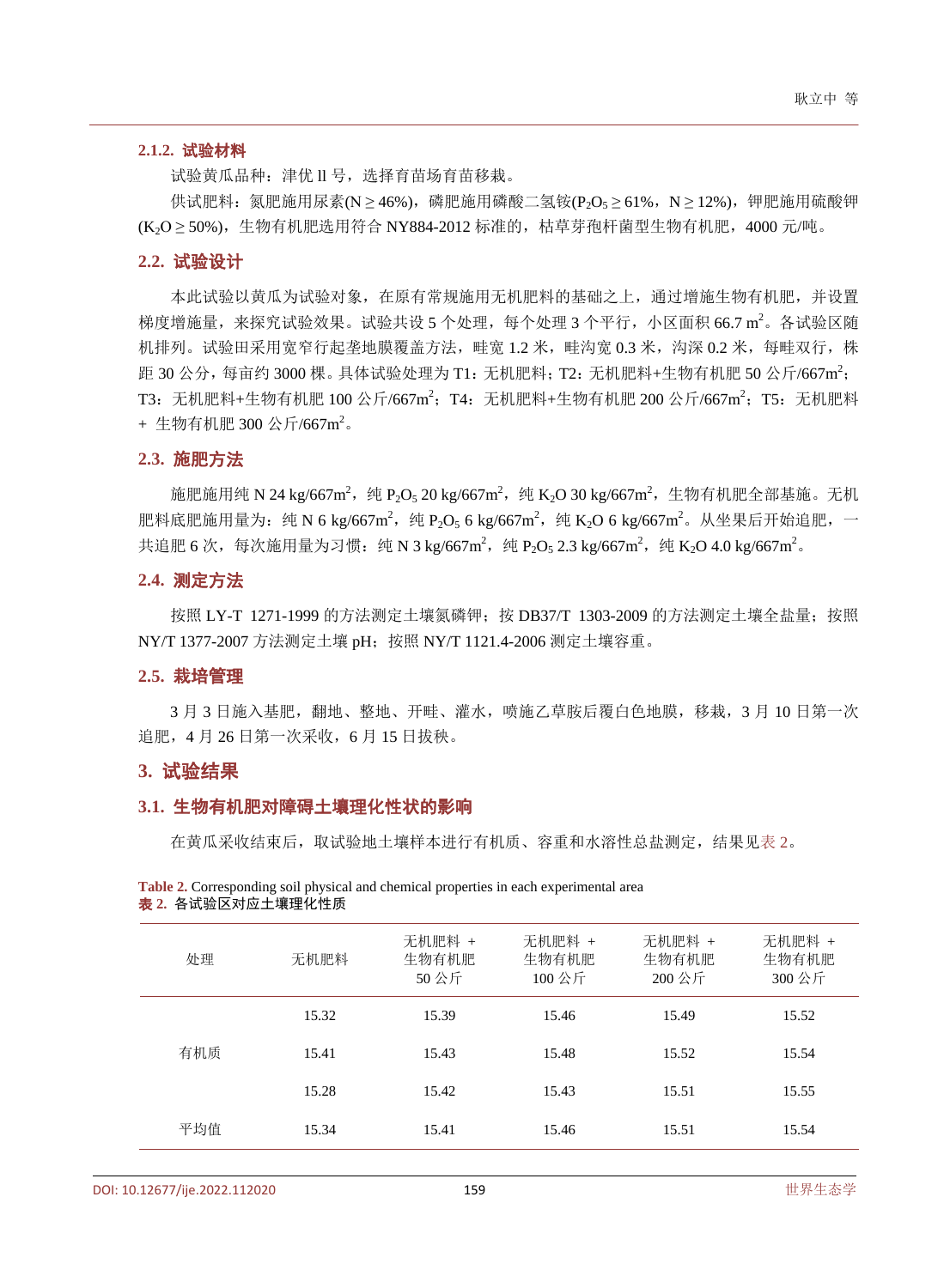| <b>Continued</b> |      |      |      |      |      |
|------------------|------|------|------|------|------|
|                  | 1.38 | 1.34 | 1.31 | 1.31 | 1.29 |
| 容重               | 1.36 | 1.34 | 1.28 | 1.26 | 1.26 |
|                  | 1.41 | 1.35 | 1.32 | 1.28 | 1.25 |
| 平均值              | 1.38 | 1.34 | 1.30 | 1.28 | 1.27 |
|                  | 0.28 | 0.25 | 0.25 | 0.22 | 0.22 |
| 水溶性总盐%           | 0.26 | 0.26 | 0.24 | 0.22 | 0.19 |
|                  | 0.28 | 0.26 | 0.23 | 0.21 | 0.21 |
| 平均值              | 0.27 | 0.26 | 0.24 | 0.22 | 0.21 |

[由表](#page-2-0) 2 可得,增施生物有机肥处理的土壤有机质和比常规施用无机肥料处理分别提高了 0.48%、0.76%、 1.08%、1.27%。土壤容重和土壤水溶性总盐比常规施用无机肥料处理分别降低了 2.66%、5.56%、7.00%、 8.21%和 4.94%、11.11%、19.75%、23.46%。并且随增施生物有机肥量的增加,土壤有机质含量逐渐升高, 容重逐渐降低,水溶性总盐含量逐渐降低。说明随着增施生物有机肥量的增加,土壤通透性、保水保肥 能力等理化性质逐渐得到改善,土壤质量逐步提高,能够较好地解决设施蔬菜土壤退化问题。

## **3.2.** 生物有机肥对对土壤微生物区系的影响

土壤中微生物的种类、数量及其变化在一定程度上反映了土壤有机碳的矿化速度及各种养分的存在 状态,同时微生物种群结构失衡是导致作物减产和土壤质量下降的主要原因之一。试验用生物有机肥含 枯草芽孢杆菌,种类为细菌,数量为≥2000 万/克,施用生物有机肥后,对土壤微生物区系的影响[见表](#page-3-0) 3。

| 处理    |                       | 微生物种类        |               |
|-------|-----------------------|--------------|---------------|
|       | 细菌(×10 <sup>6</sup> ) | 真菌 $(x10^4)$ | 放线菌 $(x10^5)$ |
| 处理 1  | 8.33                  | 4.87         | 10.04         |
| 处理 2  | 8.82                  | 4.56         | 9.54          |
| 处理3   | 10.67                 | 4.50         | 9.33          |
| 处理 4  | 12.33                 | 4.67         | 9.83          |
| 处理 5  | 16.30                 | 5.10         | 9.40          |
| 试验前土壤 | 8.68                  | 4.63         | 9.70          |

<span id="page-3-0"></span>**Table 3.** Changes in soil microflora 表 **3.** 土壤微生物区系的变化

[从表](#page-3-0) 3 可以看出, 与试验前土壤样品相比, 用无机肥料处理的微生物区系含量基本没有差别, 施用 微生物菌肥的处理中, 细菌数量的变化随着施用量的增大变化较大, 每 667 m2用生物有机肥 50 公斤、 100 公斤、200 公斤和 300 公斤后,土壤细菌的数量分别比试验前增加 1.61%、22.93%、42.05%和 87.79%, 而不用生物有机肥土壤细菌的数量比试验前降低 4.03%。而各处理真菌和放线菌的数量变化不大。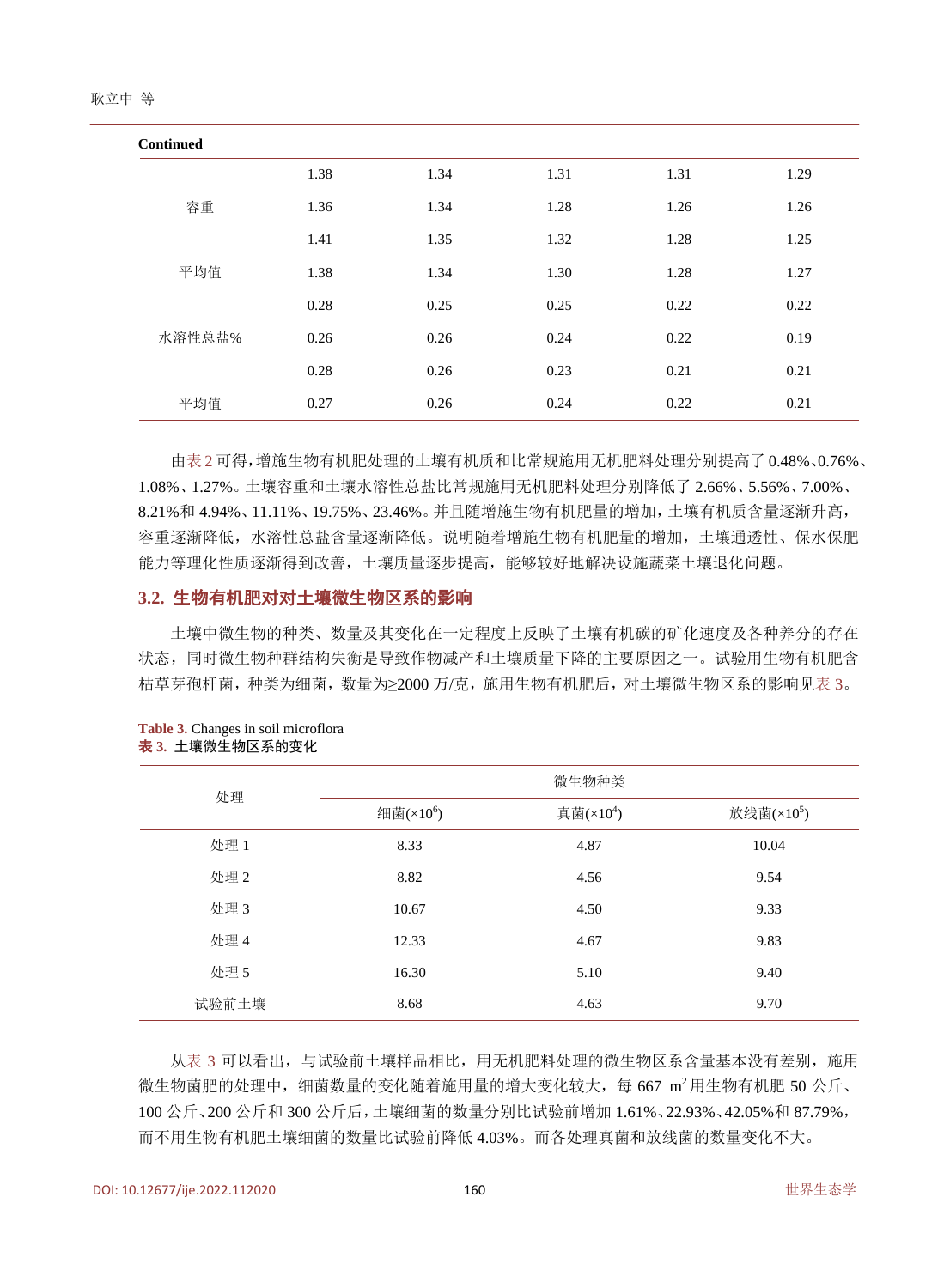# **3.3.** 增施生物有机肥对黄瓜产量的影响

4 月 26 日开始第一次采收,一直持续到 6 月 15 日,每个小区单独记录产量和收益。各小区产量和 收益[见表](#page-4-0) 4。

| 处理     | 小区生物产量 kg | 亩产(生物产量) kg | 亩产(经济产量)元 | 增产(扣除投入成本) |
|--------|-----------|-------------|-----------|------------|
| $T1-1$ | 696.4     | 6964.0      | 34820.0   |            |
| $T1-2$ | 701.6     | 7016.0      | 35080.0   |            |
| $T1-3$ | 691.2     | 6912.0      | 34560.0   | $\sqrt{2}$ |
| 平均值    | 696.4     | 6964.0      | 34820.0   |            |
| $T2-1$ | 711.4     | 7114.0      | 35570.0   | 550.0      |
| $T2-2$ | 716.3     | 7163.0      | 35815.0   | 795.0      |
| $T2-3$ | 716.7     | 7167.0      | 35835.0   | 815.0      |
| 平均值    | 714.8     | 7148.0      | 35740.0   | 720.0      |
| $T3-1$ | 721.3     | 7213.0      | 36065.0   | 845.0      |
| $T3-2$ | 726.8     | 7268.0      | 36340.0   | 1120.0     |
| $T3-3$ | 728.4     | 7284.0      | 36420.0   | 1200.0     |
| 平均值    | 725.5     | 7255.0      | 36275.0   | 1055.0     |
| $T4-1$ | 739.3     | 7393.0      | 36965.0   | 1345.0     |
| $T4-2$ | 732.4     | 7324.0      | 36620.0   | 1000.0     |
| $T4-3$ | 743.2     | 7432.0      | 37160.0   | 1540.0     |
| 平均值    | 738.3     | 7383.0      | 36915.0   | 1295.0     |
| $T5-1$ | 742.1     | 7421.0      | 37105.0   | 1085.0     |
| $T5-2$ | 748.7     | 7487.0      | 37435.0   | 1415.0     |
| $T5-3$ | 735.5     | 7355.0      | 36775.0   | 755.0      |
| 平均值    | 742.1     | 7421.0      | 37105.0   | 1085.0     |

<span id="page-4-0"></span>**Table 4.** The production statistics of different treatments in each plot 表 **4.** 各小区不同处理产量统计表

[从表](#page-4-0) 4 可以看出,随增施生物有机肥量的增加,黄瓜平均亩产量也分别提高了 2.64%、4.18%、6.02%、 6.56%,呈逐渐增长趋势。在扣除投入成本后,T2~T5 处理平均增收分别为 720 元/667m2、1055 元/667m2、 1295 元/667m2、1085 元/667m2。从最大收益率来看,T4 即无机肥料+生物有机肥 200 kg 处理增收最高。

## **4.** 结论

本次试验表明,随增施生物有机肥量的增加,土壤有机质、容重和水溶性盐等障碍土壤指标均得到